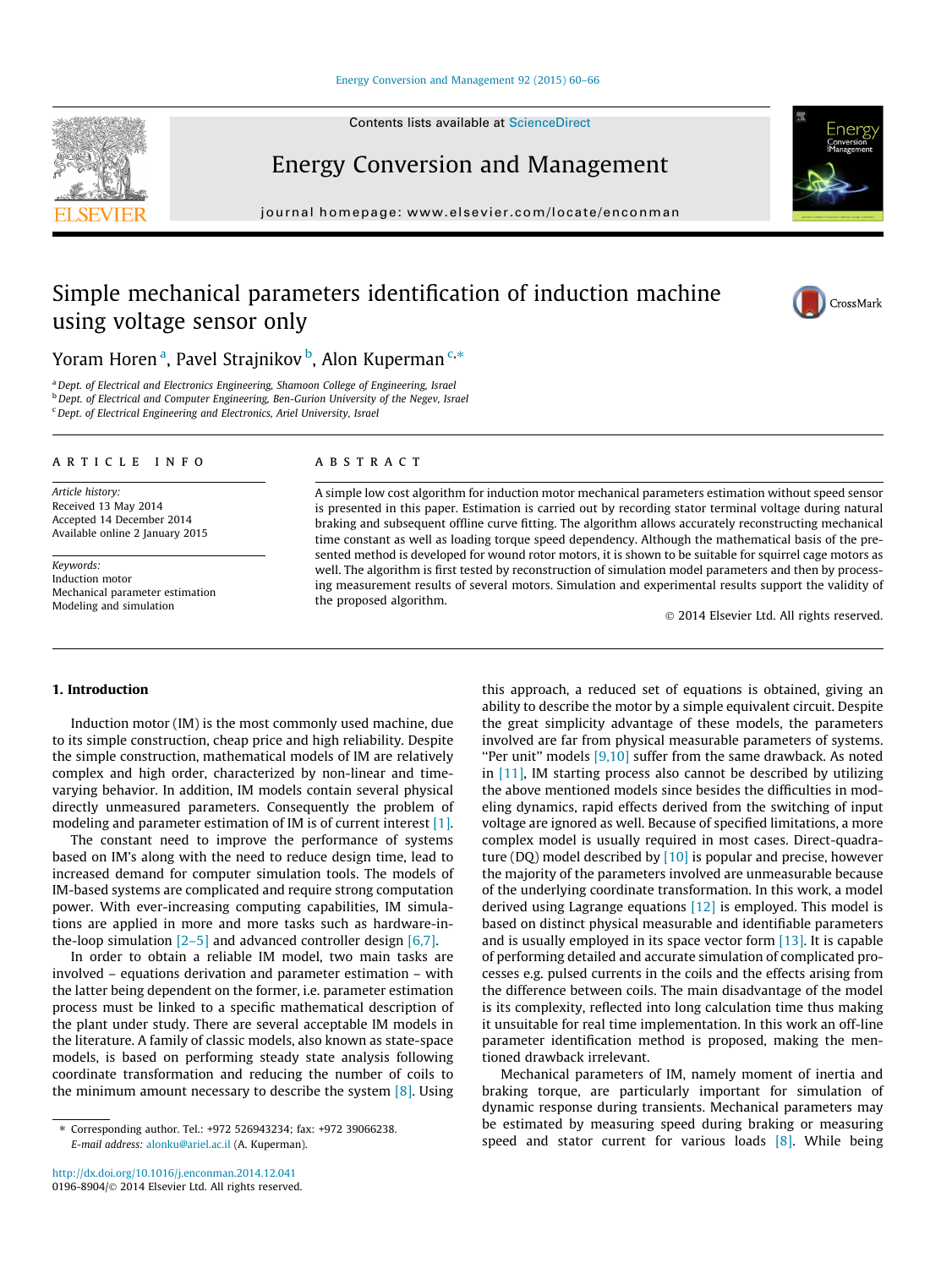relatively simple and straightforward, the method requires a speed sensor, which mechanically complicates the system and raises the price. Estimation of parameters without mechanical sensors is more beneficial in IM-based systems. Consequently, various works have recently offered such estimation techniques. Refs. [\[9,11,14–](#page--1-0) [17\]](#page--1-0) discuss such methods, focusing however on IM electrical parameters identification. Online parameter identification methods, useful for accurate real-time control rather than for simulation model development, were described in [\[16–25\].](#page--1-0) Advanced intelligent approaches such as Kalman filtering [\[26\]](#page--1-0), adaptive linear neuron networking [\[27\]](#page--1-0), edge [\[28\]](#page--1-0) and particle swarm optimization [\[29\]](#page--1-0) were proposed recently. Aside from being computationally intensive, these methods are not straightforward to understand and implement [\[30–32\].](#page--1-0)

In [\[33,34\]](#page--1-0) stator voltage and current are used to estimate all IM parameters, without measuring the motor speed. Nevertheless, these methods are quite complex and since many parameters are being estimated at once, the obtained result per single parameter may possess a relatively large error. The approach proposed in the paper focuses on mechanical parameters identification only, is much simpler than the above mentioned approaches and based on fewer variables; therefore it is expected to be more accurate. The presented algorithm is based on derivation of stator terminal voltage equation during natural braking (the motor is brought to an initial non zero speed and the power supply is disconnected from the stator). It is shown that relevant mechanical parameters appear in the natural braking stator voltage equation; hence it is sufficient to sense one of the stator voltages only to estimate the desired parameters. Parameter estimation is then performed using a curve fitting technique. It is shown that substituting these parameters into the simulation IM model accurately reproduces measured stator voltage. Moreover, although braking voltage equation is developed for a three-phase asynchronous slip-ring motor, it is experimentally shown that it is valid for squirrel cage motors as well.

The proposed method is limited by the assumption that the electrical time constant is much lower than the mechanical one. When an IM is brought to a steady state speed and disconnected from the supply, voltage is induced on stator terminals by diminishing rotor currents for a short period, set by the electrical time constant. During this period the speed and subsequently the braking torque (typically speed dependent) are assumed to remain nearly constant. The recorded stator voltage allows reconstructing the relation between the initial motor speed and the mechanical time constant, formed by the moment of inertia and braking torque at initial speed. Therefore, each test provides a single point on the braking torque–speed curve and multiple tests are required to estimate the braking torque–speed curve in wide speed region. This is the main disadvantage of the method, which provides a trade-off between the simplicity and cost (single voltage sensor is required) and experiment duration (several tests are required to estimate the whole braking torque– speed curve). Note, however, that any nonlinear speed-dependent braking torque–speed relation can be estimated this way.

The rest of the manuscript is organized as follows. Stator voltages equation after disconnection from the supply is derived in Section 2. Parameter identification method, based on the derived equation, is revealed in Section [3](#page--1-0). Simulations and experiments, demonstrating the validity of the proposed method are described in Sections [4 and 5](#page--1-0), respectively. The paper is concluded in Section [6](#page--1-0).

#### 2. Deriving natural braking stator voltages equations

The IM model, obtained using Lagrange method, ignoring magnetic saturation and assuming that self-inductance are rotor angle independent, is described by the following set of equations,

$$
\overrightarrow{V}_{r} = \mathbf{R}_{r} \overrightarrow{T}_{r} + \mathbf{L}_{r} \frac{d \overrightarrow{T}_{r}}{dt} + \mathbf{L}_{rs} \frac{d \overrightarrow{T}_{s}}{dt} + \omega \frac{d \mathbf{L}_{rs}}{d\theta} \overrightarrow{T}_{s}
$$
\n
$$
\overrightarrow{V}_{s} = \mathbf{R}_{s} \overrightarrow{T}_{s} + \mathbf{L}_{s} \frac{d \overrightarrow{T}_{s}}{dt} + \mathbf{L}_{rs} \frac{d \overrightarrow{T}_{r}}{dt} + \omega \frac{d \mathbf{L}_{rs}}{d\theta} \overrightarrow{T}_{r}
$$
\n
$$
T_{e} = \overrightarrow{T}_{s} \frac{d \mathbf{L}_{rs}}{d\theta} \overrightarrow{T}_{r}
$$
\n
$$
J_{m} \frac{d\omega}{dt} + T_{B} = T_{e}
$$
\n(1)

where

 $\overrightarrow{V}_r$ ,  $\overrightarrow{V}_s$  – 3  $\times$  1 vectors of rotor and stator voltages [V];  $\overrightarrow{I_r}, \overrightarrow{I_s}$  = 3  $\times$  1 vectors of rotor and stator currents [A];  $\mathbf{R}_r, \mathbf{R}_s$  – 3  $\times$  3 matrices of rotor and stator resistances [ $\Omega$ ];  ${\bf L}_r, {\bf L}_s$  – 3  $\times$  3 matrices of rotor and stator inductances [H];  ${\bf L}_{rs}$  – 3  $\times$  3 matrix of rotor – stator mutual inductance [H];  $\theta$  – rotor angle [rad];  $\omega$  – rotor angular speed [rad/s];  $T_e$ , $T_B$  – electromagnetic and braking torques [N m];

 $J_m$  – moment of inertia [kg m $^2$ ].

When an IM is brought to steady state speed (by a frequency converter) and the stator coils are then de-energised by disconnecting the power supply, electromagnetic torque falls to zero and the mechanical equation reduces to

$$
J_m \frac{d\omega}{dt} + T_B = 0. \tag{2}
$$

Consider braking torque proportional to the rotor speed (the relevance of this assumption will be revealed in the following section),  $T_B = B\omega,$  (3)

then the angular velocity and corresponding rotor angle behaviors are described by

$$
\omega(t) = \omega_0 e^{-\frac{t}{\tau_m}},\tag{4}
$$

and

$$
\theta(t) = \theta_0 + \omega_0 \tau_m (1 - e^{-\frac{t}{\tau_m}}),\tag{5}
$$

respectively, where

 $\theta_0$ ,  $\omega_0$  are the initial (upon stator coils disconnection) rotor angle and speed, respectively;

 $B$  is the braking coefficient [N m s/rad];

 $\tau_m = J_m \cdot B^{-1}$  is the mechanical time constant [s].

Power supply disconnection also leads to the following simplification of the rotor electrical equation valid after stator currents died out,

$$
\overrightarrow{0} = \mathbf{R}_r \overrightarrow{I}_r + \mathbf{L}_r \frac{d}{dt} \overrightarrow{I}_r, \qquad (6)
$$

where the entries of rotor resistance and inductance matrices are given by (assuming balanced and symmetrical rotor)

$$
\{R_r\}_{ij} = \begin{cases} R, & i = j \\ 0, & i \neq j \end{cases} \tag{7a}
$$

and

$$
\{L_r\}_{ij} = \begin{cases} L, & i = j \\ -\frac{\kappa}{2}L, & i \neq j \end{cases},\tag{7b}
$$

respectively, with  $0 < K < 1$  being the coupling coefficient and  $i, j = A, B, C$  the rotor phase indices. For a squirrel cage motor  $\overrightarrow{V}_r$  is always taken as zero even when stator receives supply. Solution of (6) is obtained as

$$
\overrightarrow{I}_r = \overrightarrow{I}_0 e^{\lambda_1 t} + (\overrightarrow{I}_{r0} - \overrightarrow{I}_0) e^{\lambda_2 t}, \qquad (8)
$$